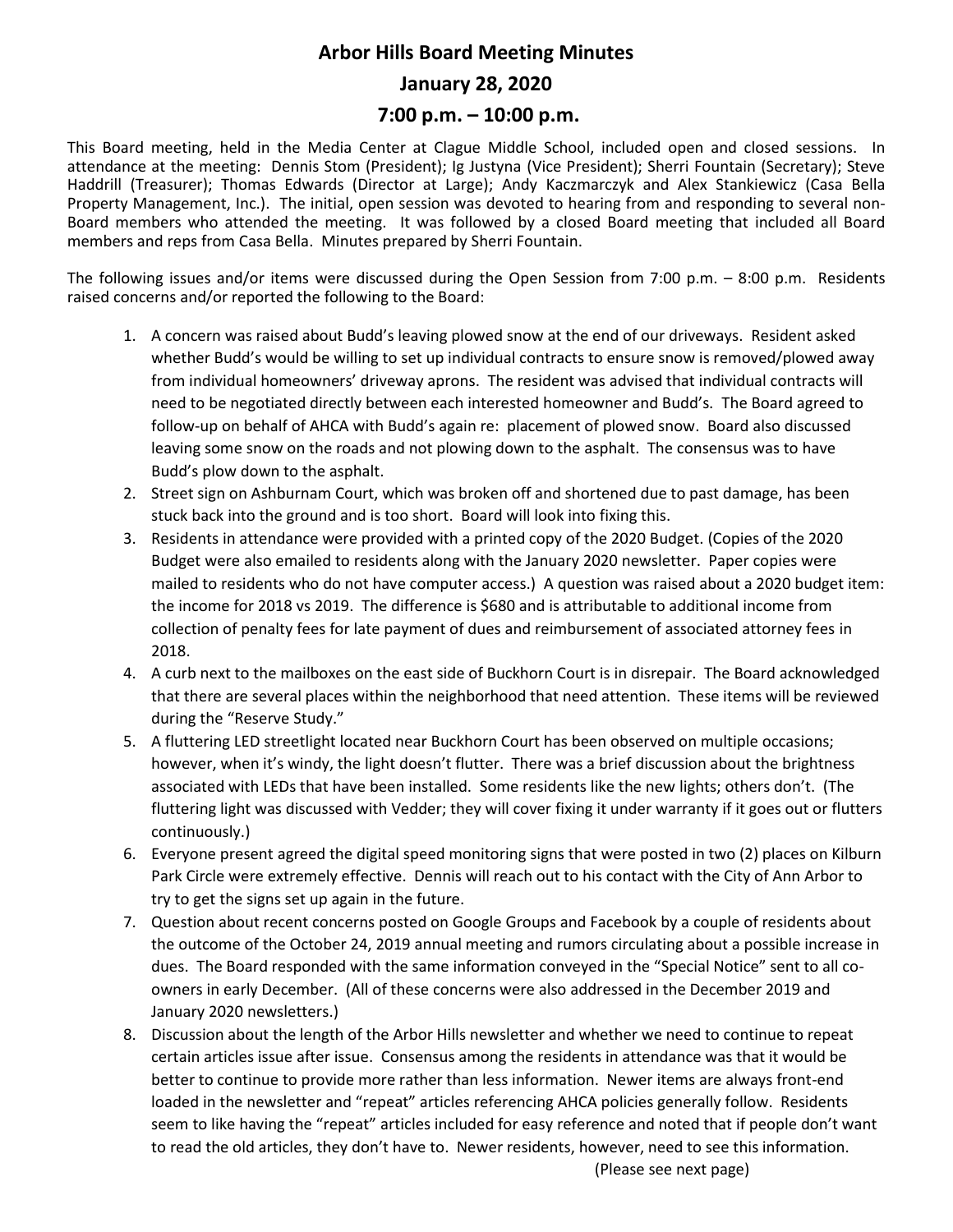A Closed Board Meeting followed the Open Meeting on January 28, 2020 from approximately 8:00 a.m. – 10:00 p.m. at Clague Middle School. The following issues were discussed:

- 1. Andy Kaczmarczyk reported receipt of several excessively high storm water discharge bills (\$4,150.48/year) that are confusing to Casa Bella. Ig clarified that this billing is associated with six (6) separate parcels owned by Arbor Hills. Steve and Ig believe this is simply a clerical error and will contact the City to get it resolved. (The issue was treated with a sense of urgency and resolved with the City by Ig Justyna within a couple of days.) The bills were reduced to \$81.07 and are for *customer service billing*. Arbor Hills only pays customer service billing charges on these six (6) parcels.
- 2. Discussion about previous practice of attaching the annual budget to the dues invoice for January each year. This is the Board's preference and will be the goal for next year. The 2020 Arbor Hills Budget will be emailed to all residents along with the January 2020 newsletter. Hard copies of the budget will be mailed, along with copies of the newsletter, to those residents who do not have computer access.
- 3. There was a brief discussion about the Board meeting minutes from the 1/23/20 meeting, which was primarily focused on finalizing the 2020 Budget. These minutes were approved by the Board and will be posted on the Casa Bella and Arbor Hills websites.
- 4. A question was raised about reporting the transfer of funds from the Revere money market account to the new CD with Michigan Schools and Government Credit Union. Andy Kaczmarczyk clarified that the funds were not reported on the December 2019 Balance Sheet because the Revere account was closed in late December, a check was cut to Casa Bella FBO Arbor Hills, and the account with MSGCU was established on 1/2/20. Essentially, the funds were in transit from late December until early January. This information will be recorded on the January 2020 Balance Sheet.
- 5. Discussion about a co-owner's request for waiver of late fees and attorney's fees associated with collections efforts in exchange for full payment of dues. Everyone agreed it is each co-owner's responsibility, not the responsibility of AHCA or the management company, to report a move and a change in contact information. It was agreed that it is not the responsibility of the property management company or AHCA to track down a co-owner/absentee landlord who has moved for the purpose of confirming/obtaining up-to-date address/contact information. Alex confirmed, after Casa Bella received 2019 late fee notices that were returned as undeliverable, the co-owner was located through a special online search conducted by our attorney during the collections process. It was noted that the co-owner paid his dues for many years prior to 2018, so he was fully aware that co-owners must pay dues to AHCA. This co-owner did not demonstrate that he had made any concerted effort to contact the Arbor Hills Board to determine how to handle payment of dues after he moved. (The Board's email address is readily available on the Arbor Hills website.) Based on the above, the Board approved having the attorney collect all past dues owed by the co-owner and deny the co-owner's request for waiver of late fees and applicable attorney fees associated with collections on this account.
- 6. Alex reported that, to the extent possible, Casa Bella has collected past dues associated with the abandoned property that was sold at sheriff's auction in March 2019. Dues have been paid by the new owner for July 2019 and January 2020. Renovation of this home is almost complete and the home will soon be on the market.
- 7. Alex provided a status report about co-owners who are \$1000+ in arrears on their dues and collections efforts that are currently underway in these cases.
- 8. A "Request for Modification" for a deck replacement was reviewed, discussed and approved by the Board.